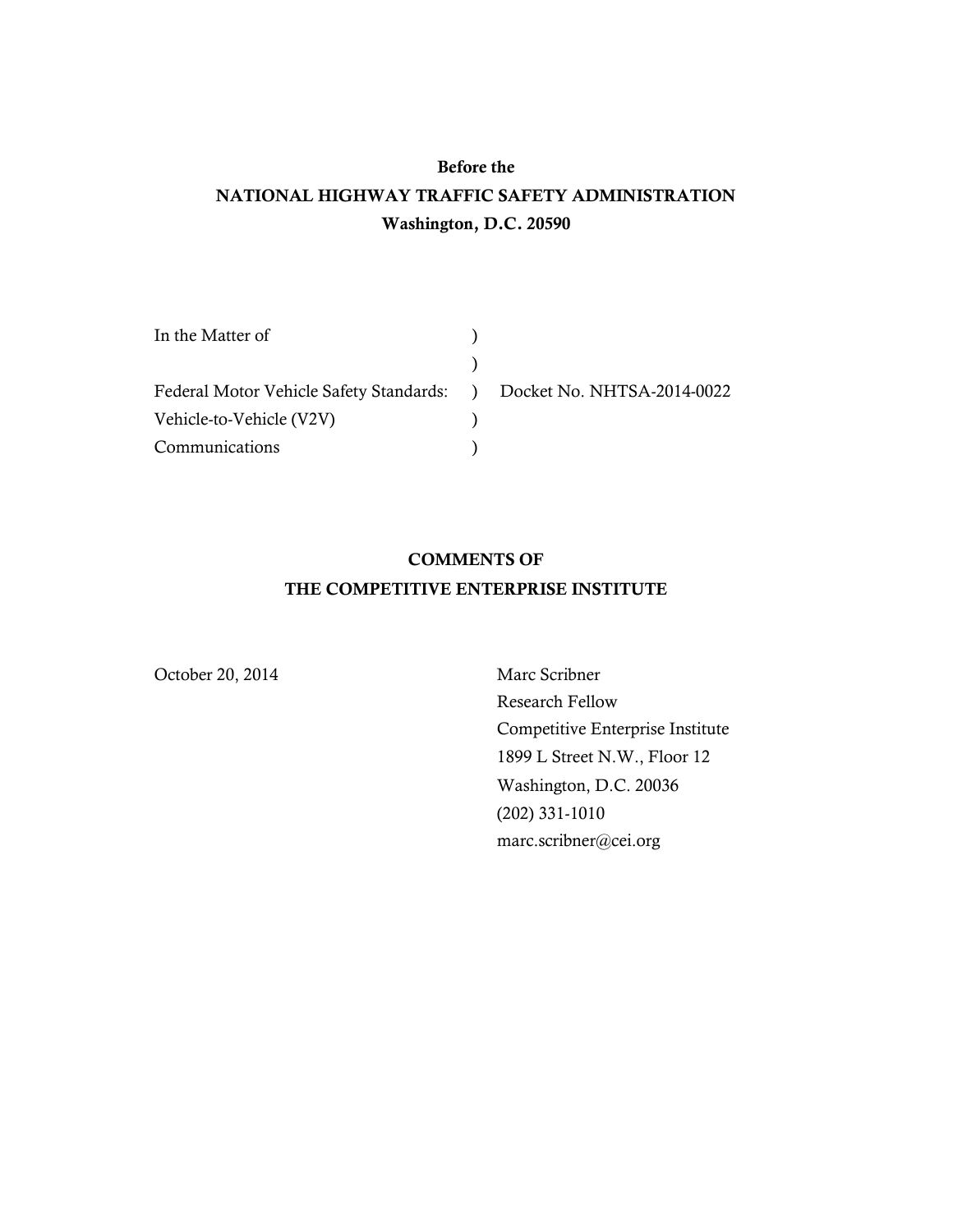#### Introduction

On behalf of the Competitive Enterprise Institute ("CEI"), I respectfully submit these comments in response to the National Highway Traffic Safety Administration's ("NHTSA") advance notice of proposed rulemaking in the matter of Federal Motor Vehicle Safety Standards: Vehicle-to-Vehicle ("V2V") Communications ("ANPRM").<sup>1</sup> CEI is a nonprofit, nonpartisan public interest organization that focuses on regulatory policy from a market-oriented perspective.<sup>2</sup>

Our comments develop the following points:

1) It was inappropriate for NHTSA to issue its ANPRM prior to the Federal Communications Commission ("FCC") resolving the issues related to the rules governing the operation of Unlicensed National Information Infrastructure ("U-NII") devices in the 5.9 GHz band;

2) NHTSA should consider recent developments in competing V2V technology that could more rapidly achieve many of the theoretical safety benefits of V2V; and

3) NHTSA fails to adequately consider vehicle automation technology that may greatly reduce the potential benefits of a V2V mandate.

### I. NHTSA Should Yield Until the FCC Resolves the Dispute over U-NII Device Use of the 5 GHz Band

In 1997, the Intelligent Transportation Society of America ("ITS America") petitioned the FCC to allocate 75 MHz of spectrum at 5.850–5.925 GHz for use by dedicated short-range communications ("DSRC") systems operating in the intelligent transportation systems ("ITS") radio service.<sup>3</sup> In 1998, Congress ordered the FCC and secretary of transportation to consider the "spectrum needs for the operation of intelligent transportation systems, including spectrum for the dedicated short range vehicle-to-wayside wireless standard." <sup>4</sup> A proceeding was opened shortly after the bill was signed into law. 5 In 1999, the FCC ordered that 75 MHz of spectrum at 5.850–5.925 GHz be allocated for the purposes requested by ITS America in 1997.<sup>6</sup>

When ITS America petitioned the FCC in 1997, there were two active DSRC services: electronic payment and commercial vehicle electronic clearance. Today, very

 $\overline{a}$ 

<sup>1</sup> Federal Motor Vehicle Safety Standards: Vehicle-to-Vehicle (V2V) Communications, *Advance Notice of Proposed Rulemaking*, NHTSA-2014-0022, 79 Fed. Reg. 49270 (Aug. 20, 2014) [hereinafter ANPRM].

<sup>2</sup> *See* About CEI, http://cei.org/about-cei (last visited Oct. 16, 2014).

<sup>3</sup> Public Notice, DA 97-1106, RM 9096 (rel. May 28, 1997)

<sup>4</sup> Transportation Equity Act for the 21st Century, Pub. L. 105–178, 112 Stat. 457 § 5206(f) (Jun. 9, 1998).

<sup>5</sup> Dedicated Short Range Communications of Intelligent Transportation Services, *Notice of Proposed Rulemaking*, ET Docket No. 98–95, FCC 98–119, 63 Fed. Reg. 35558 (Jun. 30, 1998).

<sup>6</sup> Dedicated Short Range Communications of Intelligent Transportation Services, *Final Rule*, ET Docket No. 98–95, FCC 98–119, 64 Fed. Reg. 66405 (Nov. 26, 1999).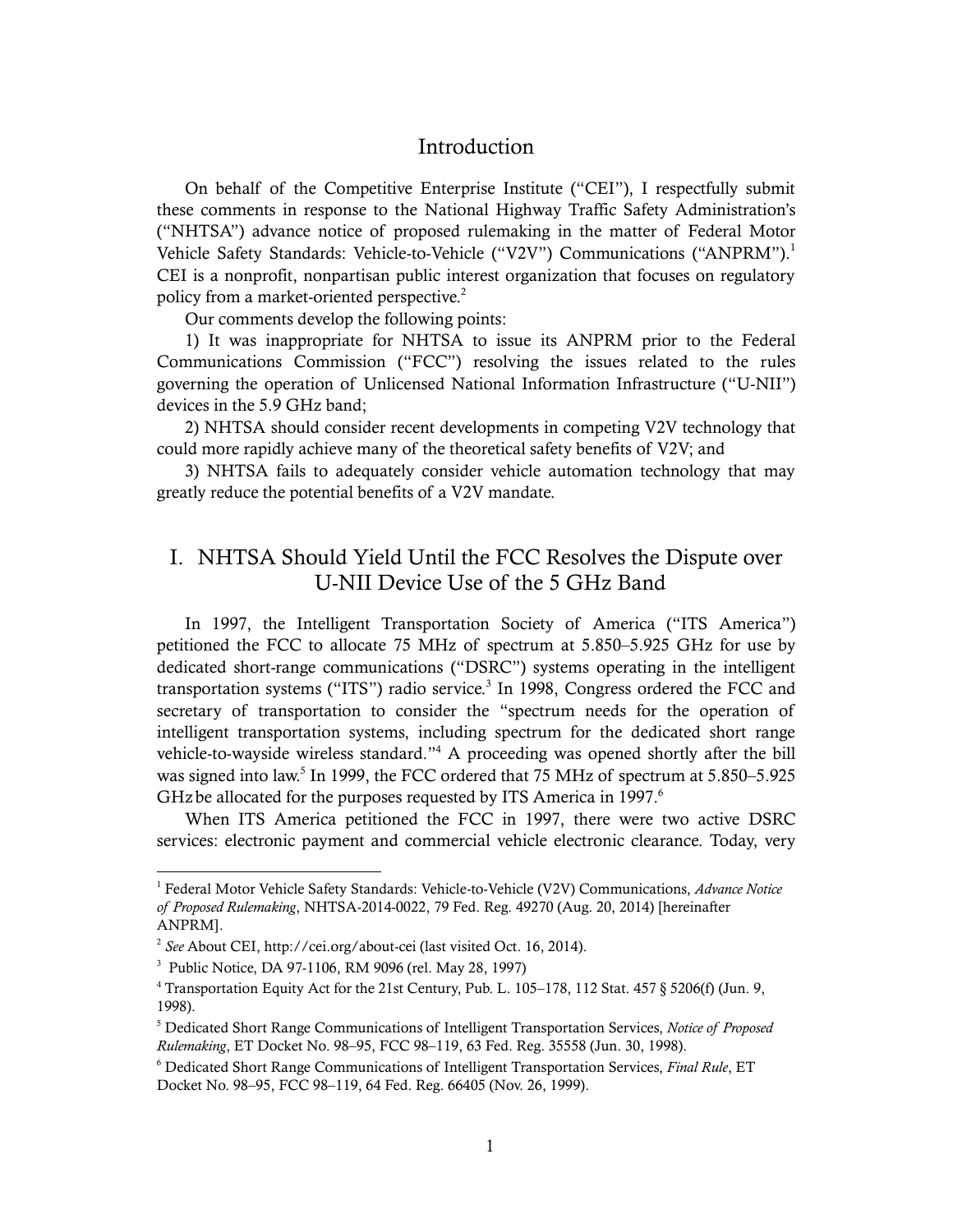little has changed, although proponents are again claiming (as they have claimed for nearly two decades) that more sophisticated services, such as alerting drivers to imminent hazards, are nearing consumer availability.

In May 2014, the FCC issued its final rule which, among other changes, added 25 MHz of spectrum to the U-NII-3 band, extending its upper edge from 5.825 GHz to 5.85 GHz. <sup>7</sup> The FCC received six petitions for reconsideration in response to the final rule. One, filed by the Association of Global Automakers ("Global Automakers"), expresses concern that the decision to allow U-NII-3 devices to operate adjacent to DSRC devices at 5.85 GHz puts its DSRC "investments, and the critical public safety services that [intelligent transportation systems] will make available to millions of U.S. drivers, may be at substantial risk unless steps are taken to address and resolve potential harmful interference issues before it is too late."<sup>8</sup> Many proceeding participants, including Cisco Systems and the National Cable & Telecommunications Association, reject the claims of DSRC interference risk from Global Automakers and have opposed their petition for partial reconsideration.

These facts suggest NHTSA has moved with excessive haste in issuing its ANPRM in two ways. First, NHTSA knew an active proceeding at the FCC could impact the spectrum currently allocated to DSRC services. Second, if the FCC's final rule stands and leading DSRC advocate Global Automakers is correct in worrying about harmful interference with DSRC safety services from U-NII-3 devices, then NHTSA proceeding with the presumption that DSRC services at the 5.9 GHz band are safe runs counter to the public interest. Both suggest NHTSA's current approach to this proceeding is flawed.

#### II. NHTSA Should Better Consider Competing V2V Technology

For DSRC to be effective, roadside equipment ("RSE") units would need to be installed perhaps as close as 400 meters apart. The cost of such a system, presumably publicly funded, makes it an unattractive option. After all, merely reconstructing current Interstate Highway System infrastructure to meet basic modern standards is estimated to cost in the \$600 billion–\$1 trillion range over the next 20 years.<sup>9</sup> It remains to be seen how federal and state transportation agencies will pay for new DSRC RSE units, as current revenue sources are proving inadequate for basic infrastructure maintenance and reconstruction.

One potential alternative to DSRC V2V connection is cellular. NHTSA does contemplate this alternative, although it does not mention recent advancements in Long-Term Evolution ("LTE") cellular services that may be able to offer more rapidly

<sup>7</sup> Unlicensed National Information Infrastructure (U-NII) Devices in the 5 GHz Band, *Final Rule*, ET Docket No. 13–49, FCC 14–30, 79 Fed. Reg. 24569 (May 1, 2014).

<sup>8</sup> Petition for Partial Reconsideration from the Association of Global Automakers, ET Docket No. 13– 49, FCC 14–30 (May 1, 2014), at iv.

<sup>9</sup> Robert W. Poole, Jr., *Interstate 2.0: Modernizing the Interstate Highway System via Toll Finance*, REASON FOUNDATION POLICY STUDY 433 (Sep. 2013), *available at*

http://reason.org/files/modernizing\_interstates\_toll\_finance.pdf.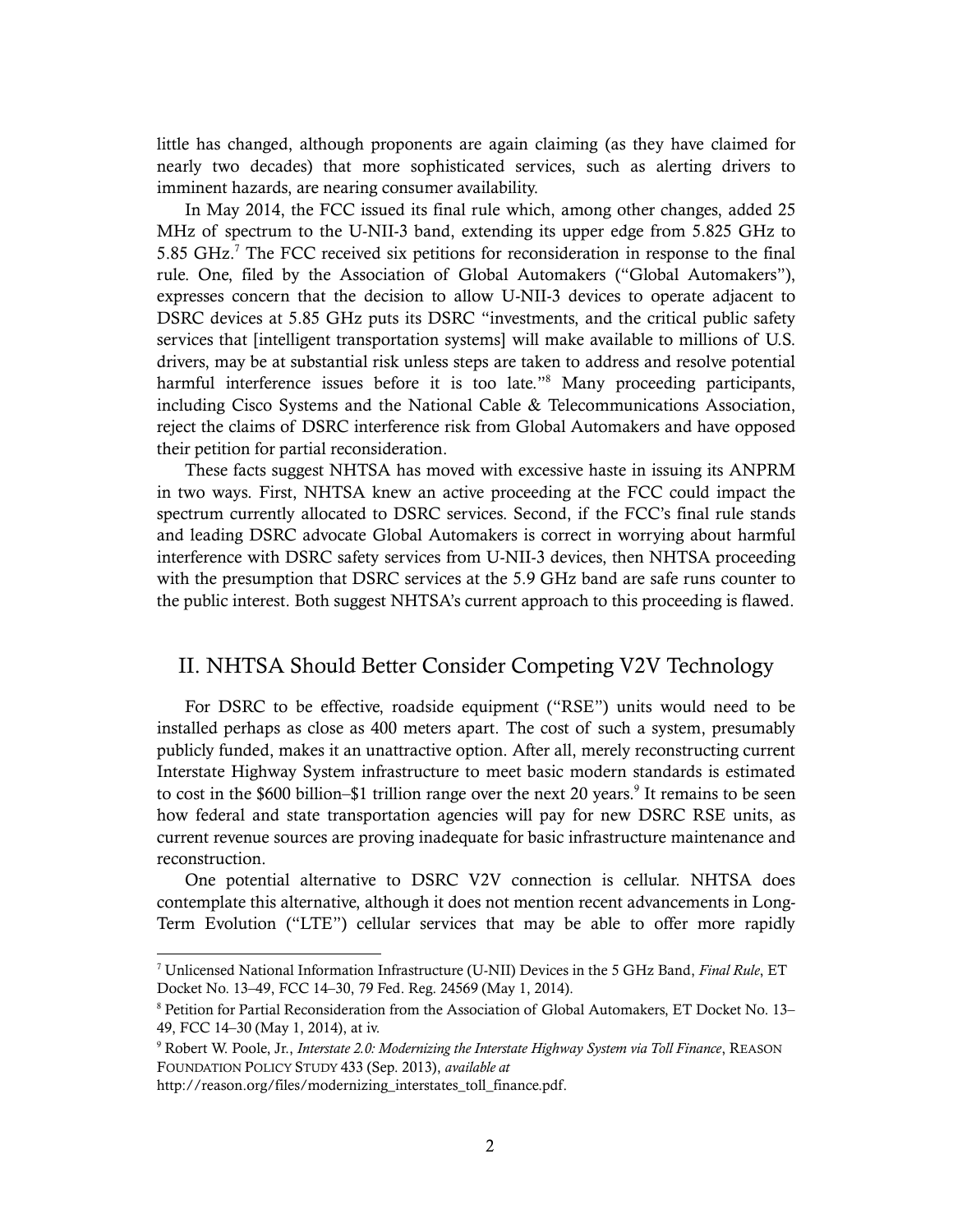deployable V2V systems at lower costs. For instance, Nokia earlier this year announced its Liquid Applications LTE network system. This would rely on edge computing to transform, in Nokia's words, "a regular LTE base station into a roadside unit for vehicle-to-infrastructure (V2I) communications."<sup>10</sup>

Furthermore, harnessing existing wireless networks will not only reduce costs, it will harness the superior expertise of the wireless industry. As Roger Lanctot of Strategy Analytics notes, "The U.S. Department of Transportation needs to take a closer look at wireless phones as a means for achieving communications between vehicles or between vehicles and their drivers and infrastructure. Mandating a module is a dead end deal."<sup>11</sup>

NHTSA should be aware that selecting a single communications standard, particularly one that relies on expensive new infrastructure, risks locking in firstgeneration technology for the long-run. Markets tend to be quite adept to the selection of standards while still allowing innovative competitors to unseat the standards of an incumbent. <sup>12</sup> If innovation renders this technology obsolete, it will be extremely difficult for new competitors offering superior traffic safety technologies to gain entry to a V2V market defined by rigid technical regulations. For this reason, NHTSA should reject a DSRC mandate.

### III. NHTSA Should Consider the Impact of Forced V2V on Vehicle Automation Systems

In the ANPRM's Question 56, NHTSA asks,

Self-driving vehicles have the potential to dramatically reduce motor vehicle collisions. Even though these vehicles do not exist for sale to the public, how should we take account of this in evaluating the potential safety benefits of V2V? Is V2V an essential input into developing a viable self-driving car, an alternative technology that might compete with or discourage development of self-driving vehicles, or a complementary technology that can enable self-driving vehicles over time? Please explain why or why not. $^{13}$ 

Advanced vehicle automation systems developers, including Google and Bosch, are developing their prototypes in a manner that does not assume widespread connected vehicle technology. Such systems use onboard sensors and computers to map the surrounding world in real-time and to make direction decisions. Google, for instance,

<sup>11</sup> Roger Lanctot, *V2V Stops Here - No Module Mandate Needed*, STRATEGY ANALYTICS BLOG (Aug. 20, 2014), *available at* http://blogs.strategyanalytics.com/AES/post/2014/08/20/Vehicle-to-vehiclecommunication-and-a-lot-more-can-be-achieved-without-a-module-mandate.aspx.

 $\overline{a}$ 

<sup>&</sup>lt;sup>10</sup> Dirk Lindemeier, *LTE edge computing advances Connected Car road hazard alerts*, NOKIA NETWORKS BLOG (Sep. 10, 2014), *available at* http://blog.networks.nokia.com/mobile-networks/2014/09/10/lteedge-computing-advances-connected-car-road-hazard-alerts/.

<sup>12</sup> Stan J. Liebowitz and Stephen E. Margolis, *Market processes and the selection of standards*, 9 HARV. J.L. & TECH. 2 (1996), at 283-318.

<sup>13</sup> ANPRM, *supra* note 1, at 49275.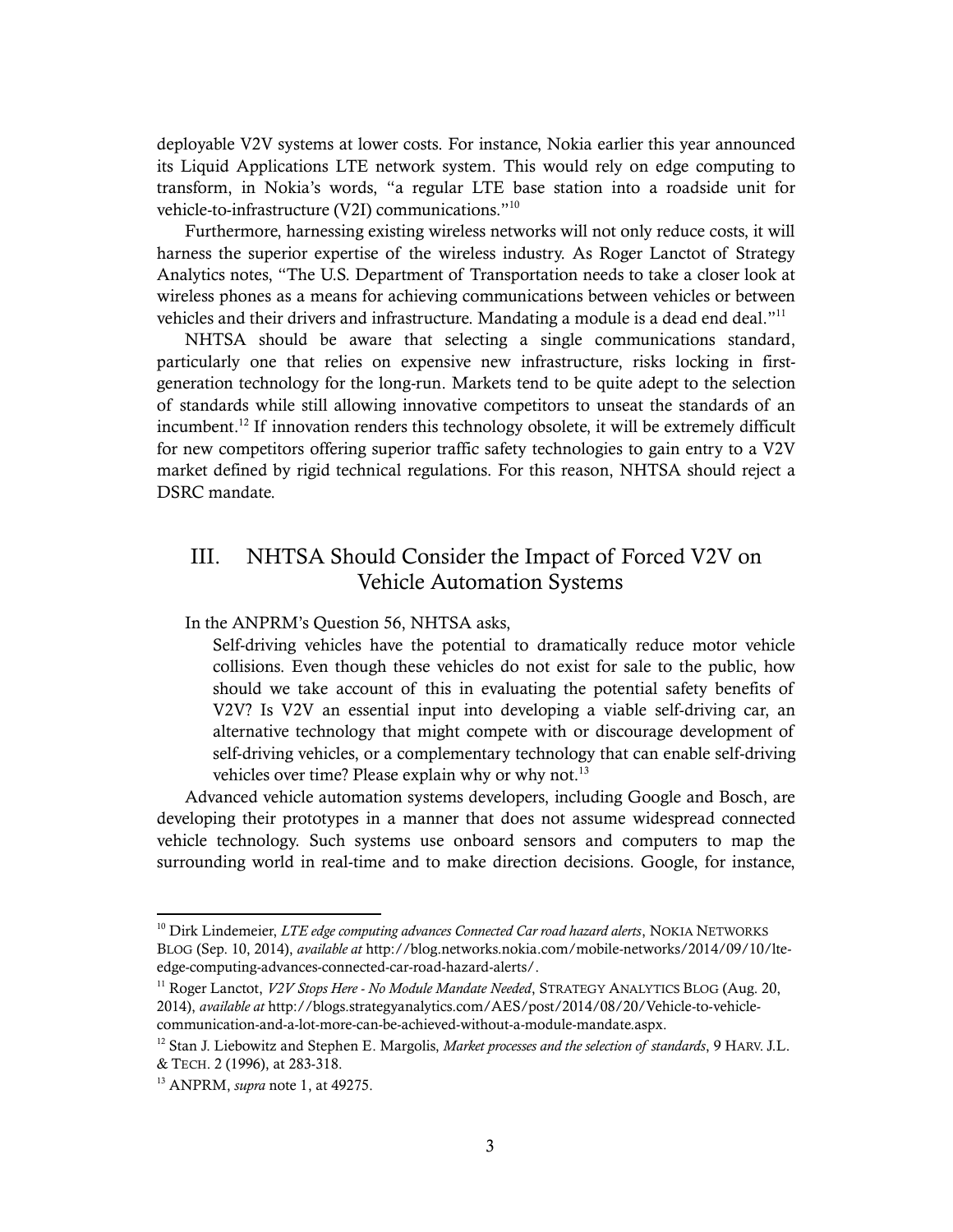recently announced a fully self-driving prototype, where a human operator has no ability to retake manual control at any point. $^{14}$ 

A number of vehicle automation scholars such as Princeton University professor Alain Kornhauser doubt a V2V mandate will provide long-run benefits vis-à-vis rapidly advancing automated vehicle development. He notes:

Unfortunately, the mandated V2V architecture is likely to be obsolete before the entire fleet is equipped. Autonomous collision avoidance needs to be clearly prioritized ahead of V2V. Its safety implications accrue entirely to the vehicle on which the system is equipped. As long as the system remains turned on and functioning it reduces the probability of this vehicle being the cause of an accident. This is true for the first vehicle so equipped as well as the last of the fleet $15$ 

One specific potential worry that a V2V mandate spawns in the context of automated vehicles relates to how the two systems might interact with one another. If the primary purpose of V2V, as NHTSA appears to express it in this ANPRM, is to alert drivers to hazards, how will automated systems interpret such warnings?

If both are required under a new Federal Motor Vehicle Safety Standard to interact with one another, then large and as yet uncontemplated cybersecurity, crash, and products liability risks are generated. Spoofing an audible or visual alert when a human driver still bears full responsibility for the core driving tasks presents a minimal crash risk; the risk is much more substantial if an automated vehicle system must somehow interpret transmitted messages and then direct the core driving functions based on the V2V data received.

But if such systems would be completely separated under a proposed rule, the best case scenario for a fully automated vehicle under a V2V mandate aimed at generating driver warnings is that the automaker would be required to install completely useless technology—translating to zero benefits and some non-trivial costs, which would certainly fail a basic benefit-cost analysis. After all, what good is an advanced collision audible warning if a driver has no ability to take manual control of the vehicle in response?

None of this is to say that V2V or V2I is without value in the context of automated vehicles. Indeed, cooperative automated systems that utilize V2X networks for purposes such as high-speed vehicle platooning offer some of the most promising potential benefits of automated systems. But mandating early V2V technology in a manner that negatively impacts automated vehicle development will harm both V2X and vehicle automation in the long-run.

<sup>&</sup>lt;sup>14</sup> Alistair Barr, *For Google's Self-Driving Cars, It's a Bumpy Trip*, THE WALL STREET JOURNAL (Aug. 24, 2014), *available at* http://online.wsj.com/articles/for-googles-self-driving-cars-its-a-bumpy-trip-1408921031.

<sup>15</sup> Alain Kornhauser, *Summary of the Testimony by the Witnesses* (Nov. 19, 2013), *available at* http://orfe.princeton.edu/~alaink/SmartDrivingCars/HouseHearing\_119113/SummaryOfTestimon y\_HouseHearing\_111913.pdf.